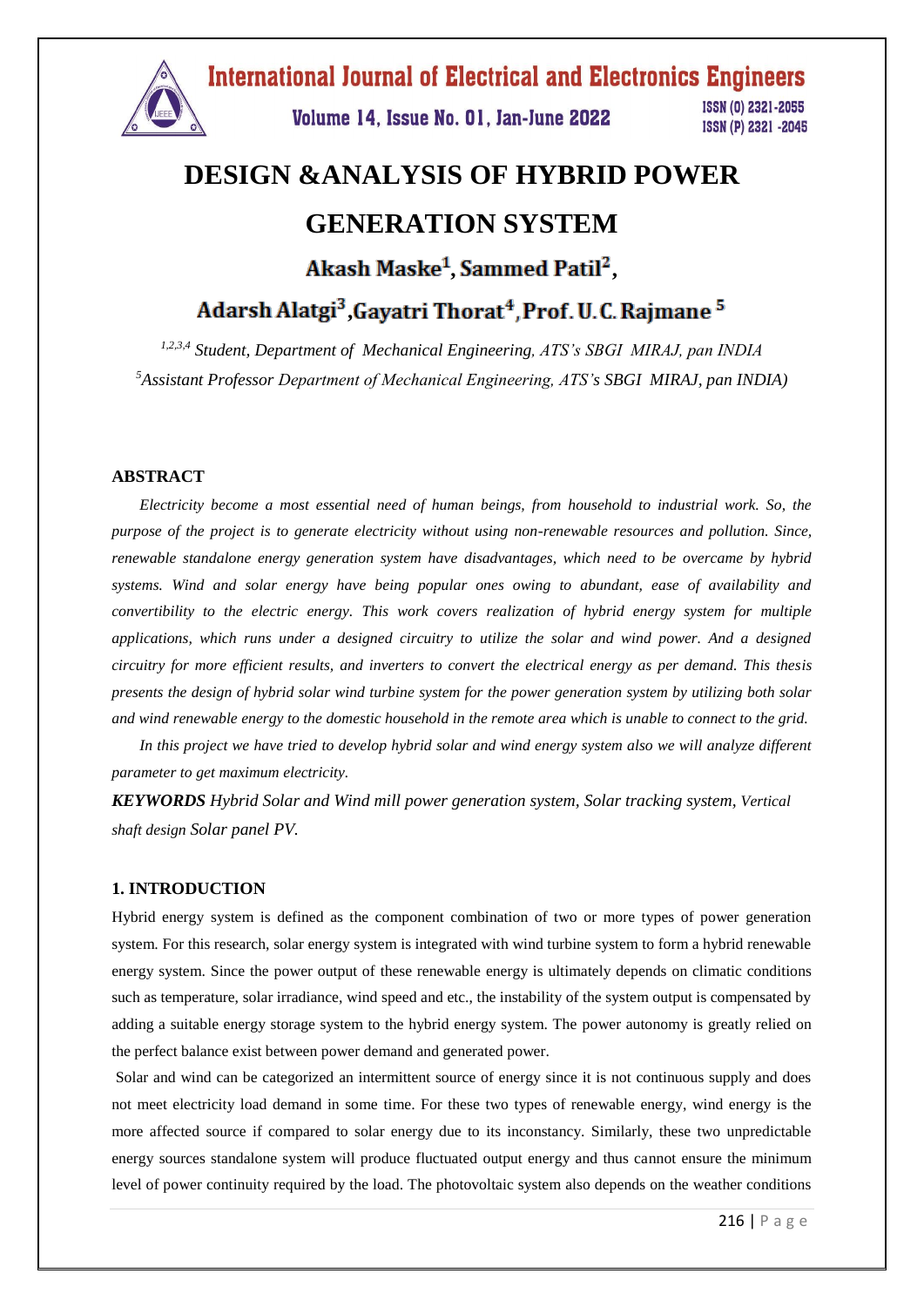

### **International Journal of Electrical and Electronics Engineers** ISSN (0) 2321-2055

### Volume 14, Issue No. 01, Jan-June 2022

ISSN (P) 2321 -2045

and only can operate during day-time. Wind power is basically electricity produced by a generator, which is driven by a turbine according to flowing air's aerodynamics, and is one of the fastest growing renewable energy technologies around the world. In the India, at different location due to different natural conditions and environment there is very much uncertainty is there in air flow velocity. There are many wind mill manufacturer are there, who manufacture the domestic wind mill according to there own standards. They will not select proper locations so that wind mill can develops maximum electrical energy.

#### **2. PROPOSED WORK:**

Design & analysis of hybrid solar and wind power system under different condition

#### **2.1 Specification of proposed set up.**

#### **2.1.1 Testing conditions for wind mill**

- a) Varying blade quantity ( such as 3 , 4 and 5 blades).
- b) Varying blade angle with respect to vertical plane ( Such as 0, 15 and 30 degree).
- c) Varying wind mill blade shapes.
- d) Applying different wind velocity through artificially through table fan.

#### **2.1.2 Testing conditions for Solar panel.**

- a. Regular Solar panel installation.
- b. By using solar tracking system

#### **3. THEROY OF DESIGN**

#### **3.1 Blade Design -**

Rotor blade designs operate on either the principle of the lift or drag method for extracting energy from the flowing air masses. The lift blade design employs the same principle that enables aeroplanes, kites and birds to fly producing a lifting force which is perpendicular to the direction of motion. the air, a wind speed and pressure differential is created between the upper and lower surfaces of the blade.



The pressure at the lower surface is greater and thus acts to "lift" the blade upwards, so we want to make this force as big as possible. When the blades are attached to a central rotational axis, like a wind turbine rotor, this lift is translated into a rotational motion.

Drag designs are used more for vertical wind turbine designs which have large cup or curved shaped blades. The wind literally pushes the blades out of the way which are attached to a central shaft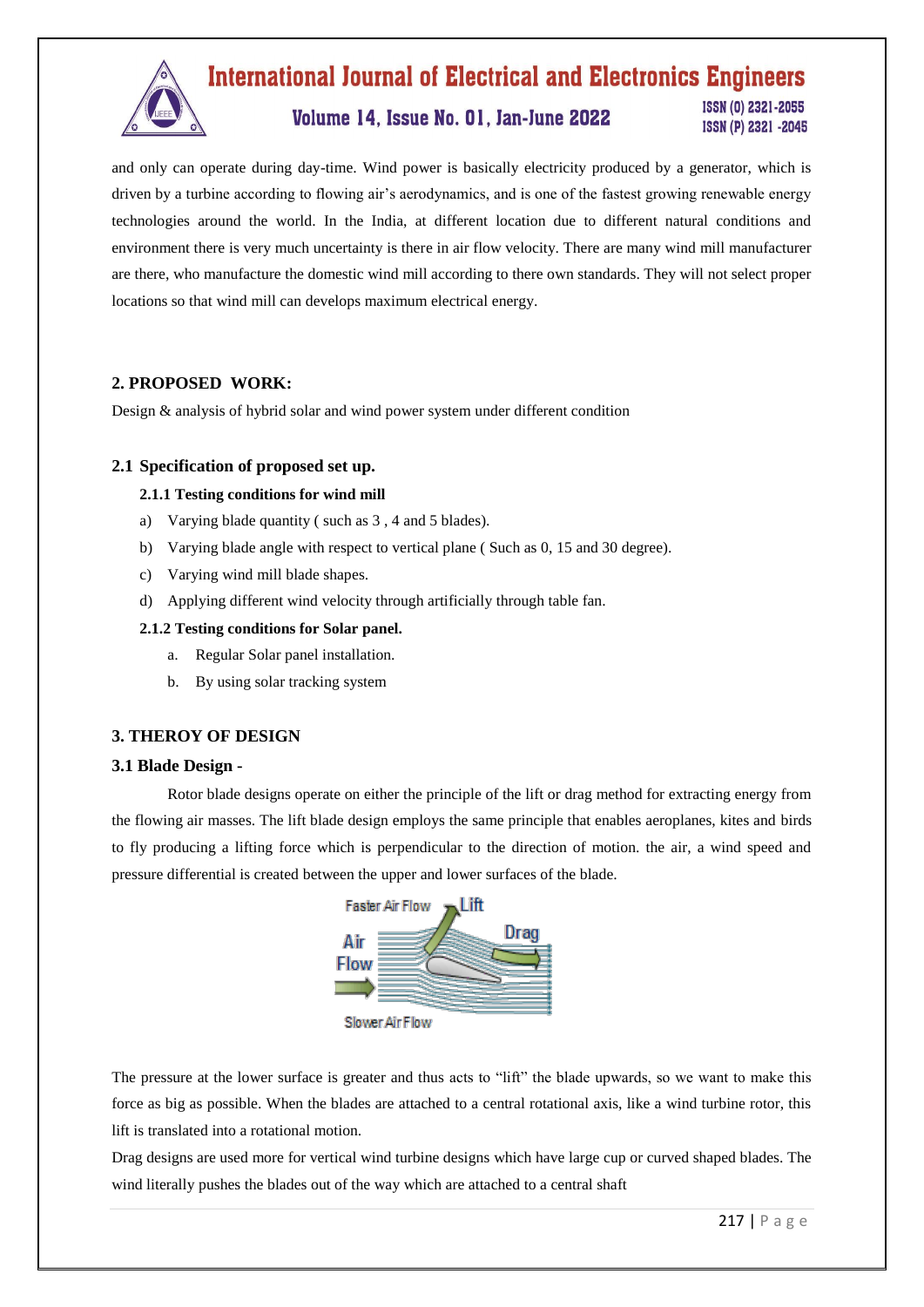#### **International Journal of Electrical and Electronics Engineers** ISSN (0) 2321-2055 Volume 14, Issue No. 01, Jan-June 2022 ISSN (P) 2321 -2045

#### **Angle Of Attack :**

 The angle of attack of a turbine blade is the angle between the direction of the apparent or relative wind and the chord line of the blade. For an aircraft wing, it is the angle between the direction of motion of the wing and the chord line of the wing.

 Above 15 degrees, the separation point moves right up to the leading edge of the aerofoil and laminar flow above the aerofoil is destroyed. The increased turbulence causes the rapid deterioration of the lift force while at the same time it dramatically increases the drag, resulting in a stall.



The standard relationship between TSR,  $C_p \&$  angle of attack of small wind turbine system is shown in fig. In our project we choose angle of attack is  $= 6^{0}$ .



*Fig.-Power coefficient Vs Tip Speed Ratio with Angle Of Attack.*

#### **4. DESIGN OF PARTS:-**

- a) Design of hub assembly which is suitable to increase or decrease number of blades as per test conditions / requirements.
- b) Design of pole to suitable to carry all hub assembly.
- c) Design of different blade shape.
- d) Design of angle changing mechanism of wind blades with respect to vertical plane.
- e) Solar tracking system.

#### **4.1 MATERIALS AND METHODS**

#### **4.1.1 Rotor, blades:**

- . In general, three blades are standard for the wind turbine.
- . Design towards lower peak operating speed which gives lower noise emission.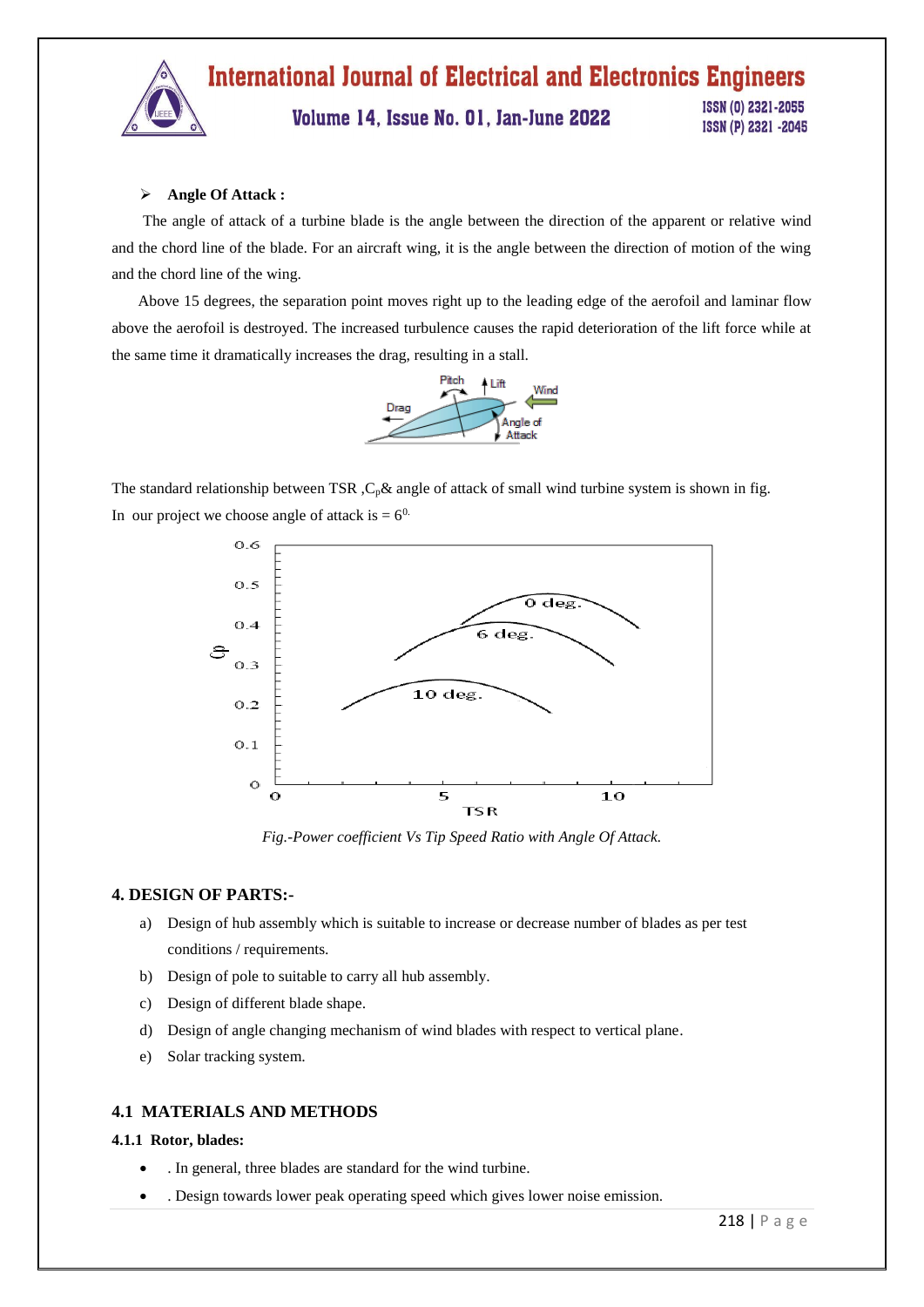

Volume 14, Issue No. 01, Jan-June 2022

ISSN (0) 2321-2055 ISSN (P) 2321 -2045

- Typical design rotor-tip speed to wind speed ratio is 5:1.
- . Rotor diameter is less than 10 m. Trend is towards larger rotors.

#### **4.1.2 Tower:**

.Height is between 12 to 24 m, The trend is towards a taller tower, using a steel tubular structure.

#### **4.1.3. Generator:**

- . Synchronous permanent magnet generator
- . Use rare earth permanent magnet rather than ferrite magnet for superior magnetic properties.

#### **4.1.4. Regulation control for gust events:**

- . Use of yawing or furling The rotor is turned out of the wind passively, by aerodynamic forces
- . Alternative method mechanical brake, dynamic brake, stall control, pitch control.

#### **4.2 SPECIFICATION :**

- **i. Type :** Domestic system
- **ii. Power:-** 0 to 12 volts per hour.
- **iii. General Information :**
- a) The machine consists set up in which we can measure the rotor / hub speed.
- b) Electrical battery and power measuring device.
- c) Artificial arrangement to blow the air on proposed set up.

#### **5. EXPERIMENTAL WORK**

The fabricated mechanism will be tested for the suitability to the intended application. This experimental testing will include the testing of machine at actual site.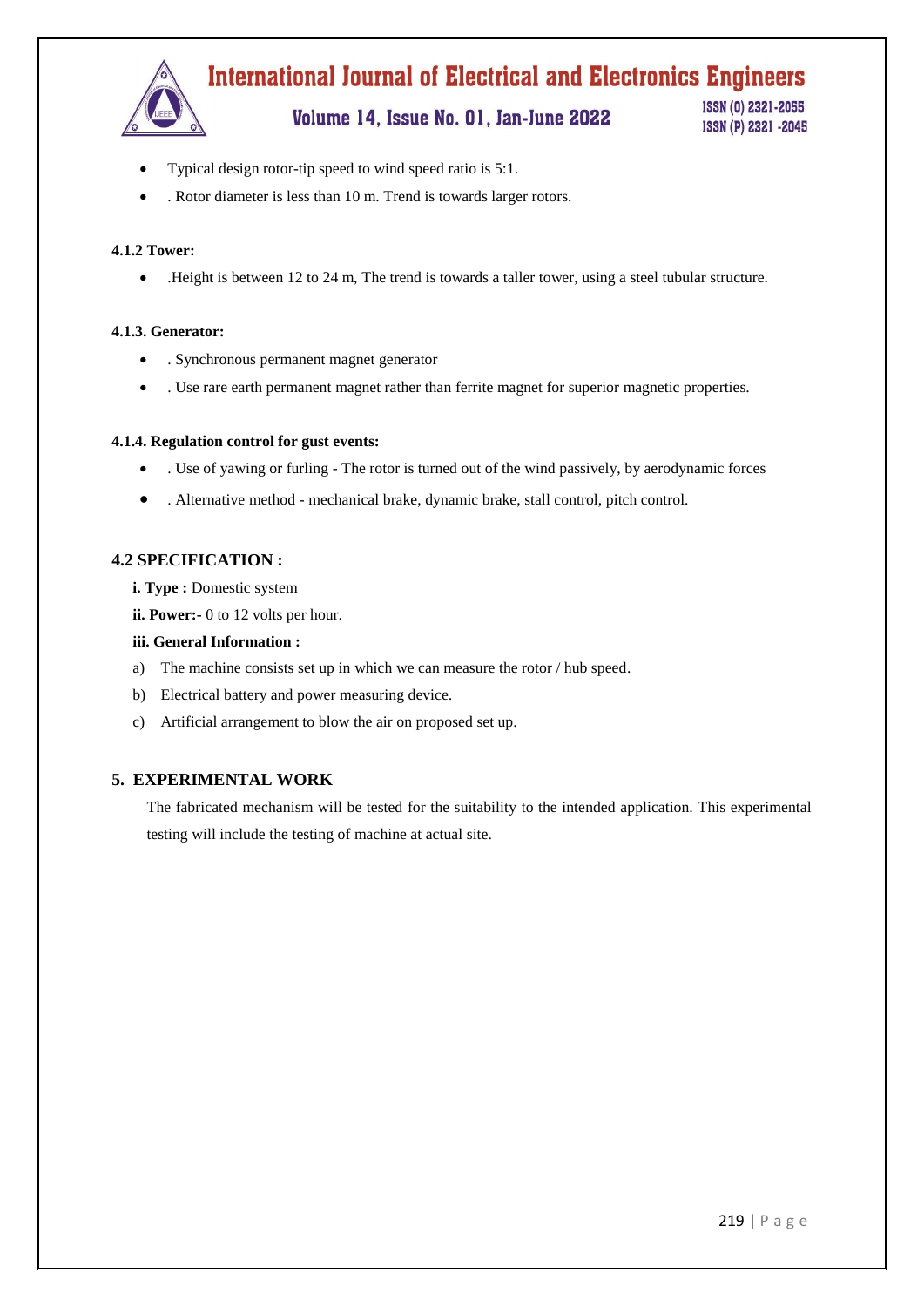

**Fig:-Proposed ANALYSIS SET UP.**



**Fig. Proposed wind mill analysis set up Fig. Proposed solar tracking set up**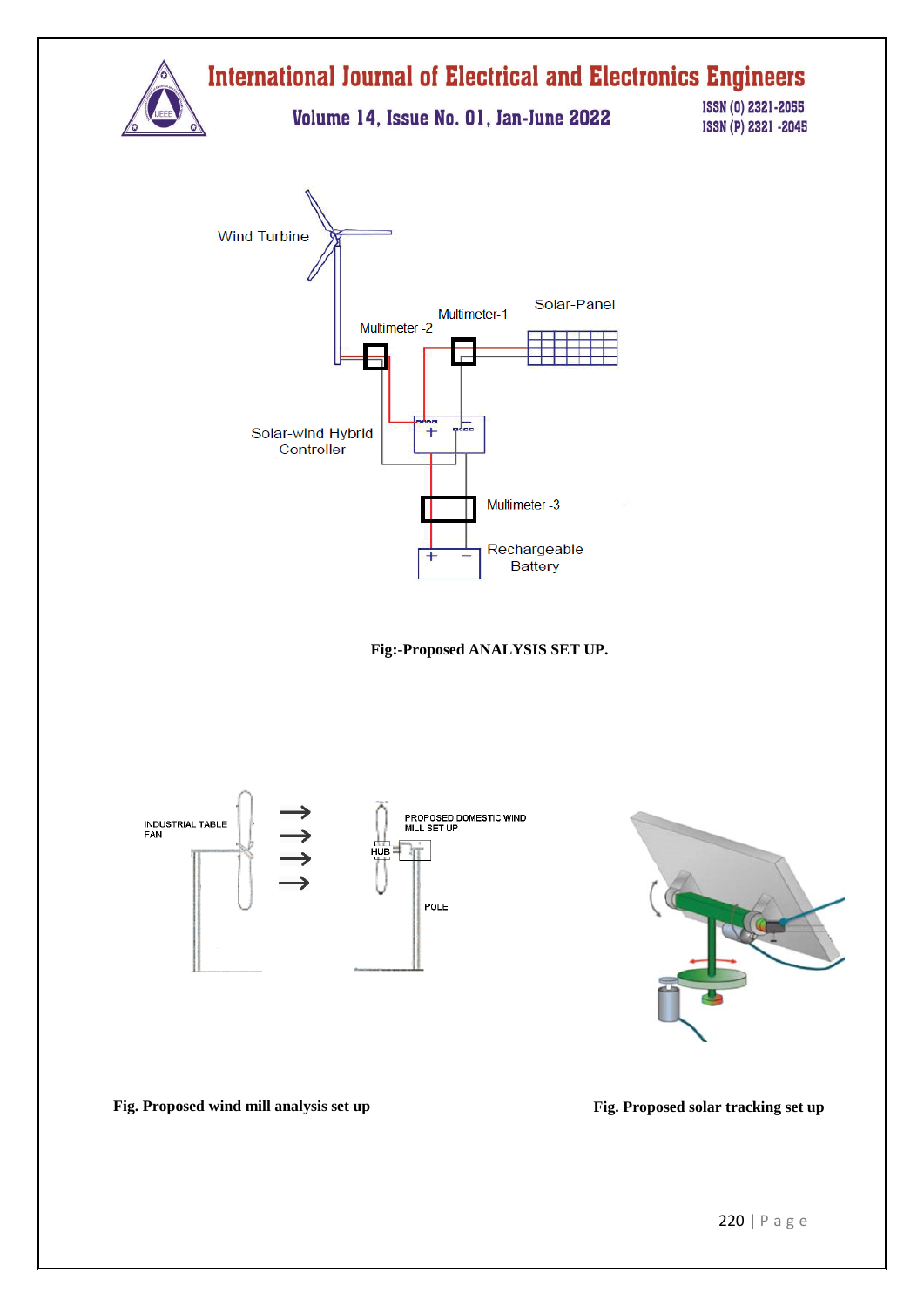

#### **6. TESTING & CALCULATIONS**

To test and confirm the working of developed mechanism for Wind mill set up and solar tracking system, we have taken practical demonstration at nearby location. Also we have collected the feedbacks and improvements points in developed model.

#### **6.1 Sample Calculations**

#### **6.1.1 Power Available from Wind –**

The following table shows the definition of various variables used in this model:

 $x = distance (m)$ 

 $dE / dt =$ Energy Flow Rate (J/s)

 $t = time(s)$ 

Under constant acceleration, the kinetic energy of an object having mass m and velocity v is equal to the work done W in displacing that object from rest to a distance s under a force F,

> E=W=Fs According to Newton's Law, we have: F=ma

Hence,

 $E=$  mas  $\dots(1)$ 

Using the third equation of motion

$$
v^2 = u^2 + 2as
$$

We get

 $a = (v^2 - u^2)/2s$ 

Since the initial velocity of the object is zero, i.e.  $U=0$ 

We get

 $a = v^2/2s$ 

Substituting it in equation (1), we get that the kinetic energy of a mass in motions is

 $E = (1/2)$  mv<sup>2</sup>

The power in the wind is given by the rate of change of energy:

 $P = dE/dt = (1/2) (v^2) dm/dt$ 

Mass flow rate is given by,

dm/dt =ρA dx/dt

and the rate of change of distance is given by:

 $dx/dt = v$ 

We get:

```
dm/dt = \rho A v^3
```
Hence, from equation (3), the power can be defined as:

 $P_a = 0.5 \rho A v^3 C_p$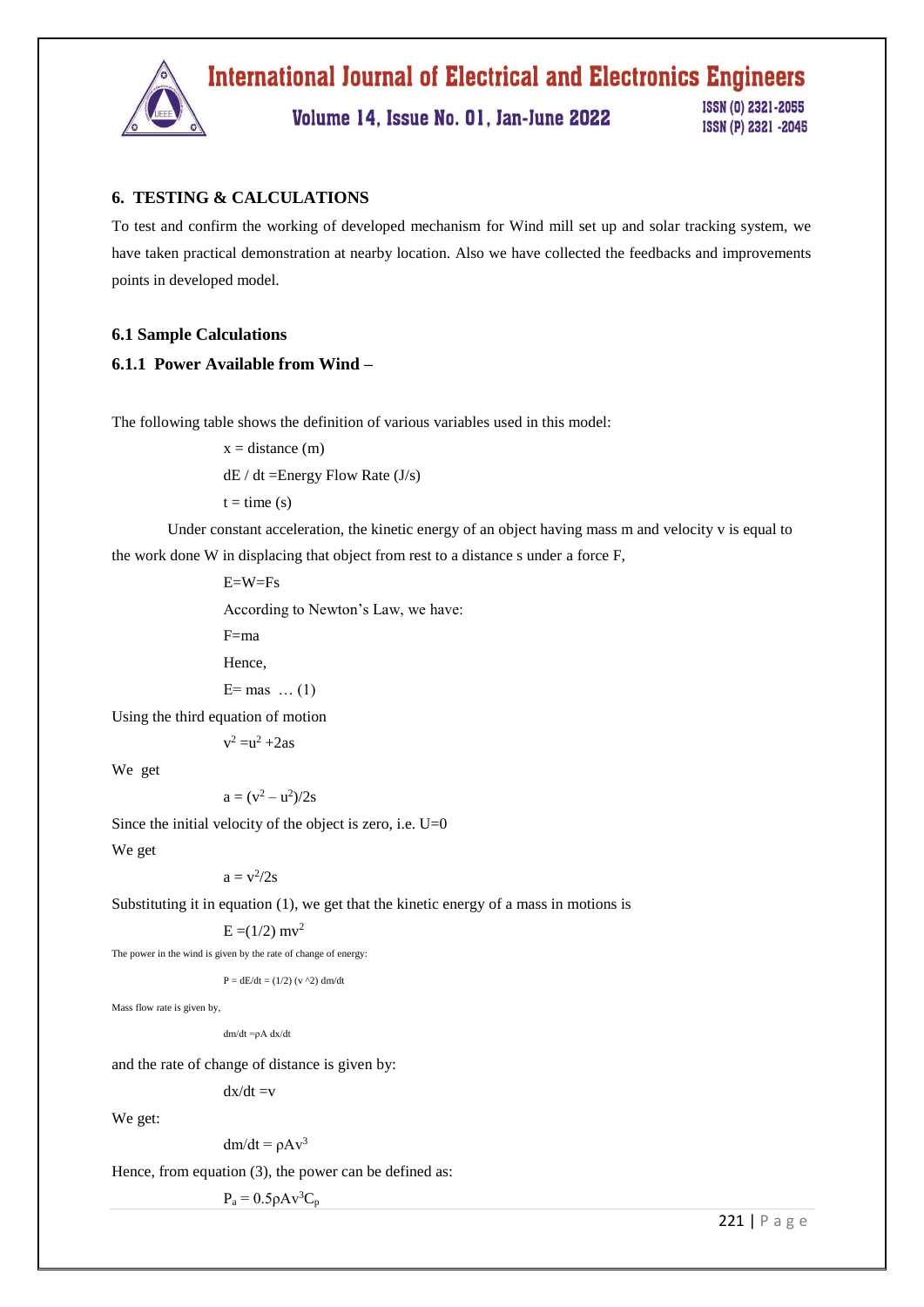

#### **6.1.2 Vertical shaft design**



As per our near by area the average wind speed is 4.5 to 7 m/s The following are the basic equations that govern the calculation of moments. The torque required to operate on the wind mill shaft  $T = F x R$ The projected area of wind mill we have considered 1000mm2 The wind load on each fan blade assumed  $p = 100N$ Total torque on shaft  $= 100 \times 100 = 10000N$ -mm  $T = Max Torque generated to rotating Crank$  $6 = 145$  N/ mm2 considering factor of safety = 4 **As per Design data book shaft material is selected Carbon steel C40**   $\text{C40} \;\Rightarrow\; \text{Sut}\; = \; 580 \; \text{N/mm}^2 \quad \ \text{Yield}\; = 435 \; \text{N/mm}^2$ **σ = 145 N/mm2 As per ASME code** 0.3 X Yield strength N/mm2 0.18 X ultimate strength N/mm2} whichever is smaller 0.3 x 330 = 99 N/mm2 ………………………………………….(a) 0.18 x 580 = 104 N/mm2 ……………………………………..(b) From equation (a)  $&$  (b) Allowable stress value will be 99 N/mm2 If key ways will provide to shaft then  $\tau$  = 99 x 0.75 = 74.25 N/mm2 Max torsional moment equation is given by we know. By using above equation drive shaft dia d = 8.10mm ……………….A Where  $T = 10000N$ -mm

Considering extra torque and load we have considered 20 mm dia.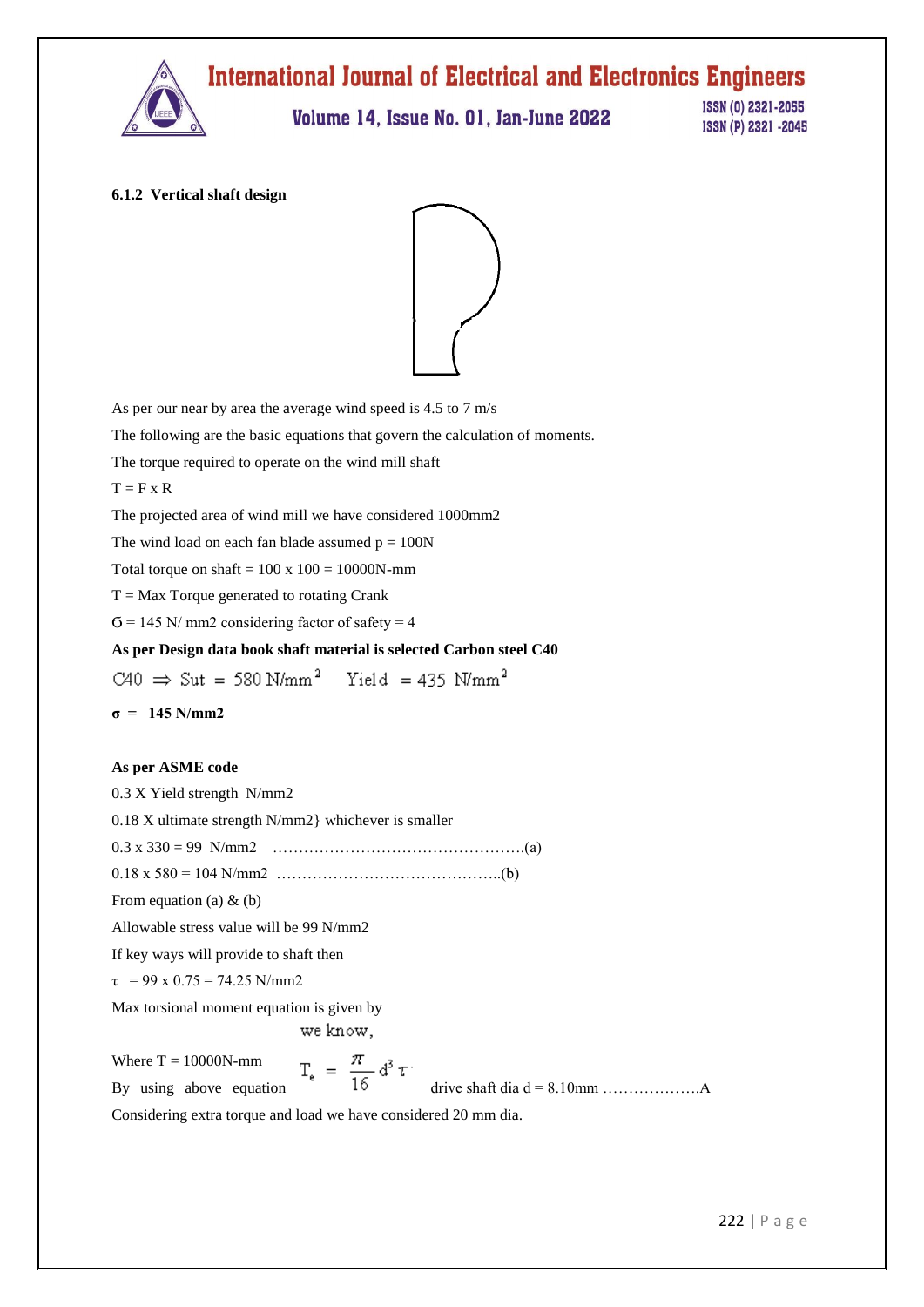

Volume 14, Issue No. 01, Jan-June 2022

ISSN (0) 2321-2055 ISSN (P) 2321 -2045

#### **6.2 Testing Results**

#### **6.2.1 Readings of A – type Vane**

| Sr. No         | <b>Vane</b><br>type | <b>Velocity of</b><br>Air through<br>fan | <b>Generated</b><br>Voltage in<br>v | <b>Generated</b><br><b>Current</b> in<br>amp | <b>Generated</b><br><b>Current</b> in<br>watt |
|----------------|---------------------|------------------------------------------|-------------------------------------|----------------------------------------------|-----------------------------------------------|
| 1              |                     | $1 \text{ m/sec}$                        | 4.5                                 | 0.145                                        | 0.6525                                        |
| $\overline{2}$ |                     | $2 \text{ m/sec}$                        | 4.5                                 | 0.24                                         | 1.08                                          |
| 3              | A type              | $3 \text{ m/sec}$                        | 5.2                                 | 0.295                                        | 1.534                                         |
| 4              |                     | $4 \text{ m/sec}$                        | 5.2                                 | 0.345                                        | 1.794                                         |
| 5              |                     | $5 \text{ m/sec}$                        | 6.2                                 | 0.545                                        | 3.379                                         |

#### **6.2.2 Readings of B– type Vane**

| <b>Sr No</b>   | Vane<br>type  | <b>Velocity of</b><br>Air through<br>fan | <b>Generated</b><br>Voltage in V | <b>Generated</b><br><b>Current</b> in<br>amp | <b>Generated</b><br><b>Current in</b><br>watt |
|----------------|---------------|------------------------------------------|----------------------------------|----------------------------------------------|-----------------------------------------------|
|                |               | 1 m/sec                                  | 4.7                              | 0.16                                         | 0.752                                         |
| $\overline{2}$ |               | $2 \text{ m/sec}$                        | 4.9                              | 0.32                                         | 1.568                                         |
| 3              | <b>B</b> type | $3 \text{ m/sec}$                        | 5.5                              | 0.35                                         | 1.925                                         |
| 4              |               | $4 \text{ m/sec}$                        | 5.8                              | 0.44                                         | 2.552                                         |

#### **6.2.3 Readings of C– type Vane**

| Sr. No         | Vane<br>type | <b>Velocity of</b><br>Air through<br>fan | <b>Generated</b><br>Voltage in V | <b>Generated</b><br><b>Current</b> in<br>amp | <b>Generated</b><br><b>Current in</b><br>watt |
|----------------|--------------|------------------------------------------|----------------------------------|----------------------------------------------|-----------------------------------------------|
|                |              | m/sec                                    | 4.8                              | 0.18                                         | 0.864                                         |
| $\overline{c}$ |              | $2 \text{ m/sec}$                        | 5.2                              | 0.32                                         | 1.664                                         |
| 3              | C type       | $3 \text{ m/sec}$                        | 5.9                              | 0.38                                         | 2.242                                         |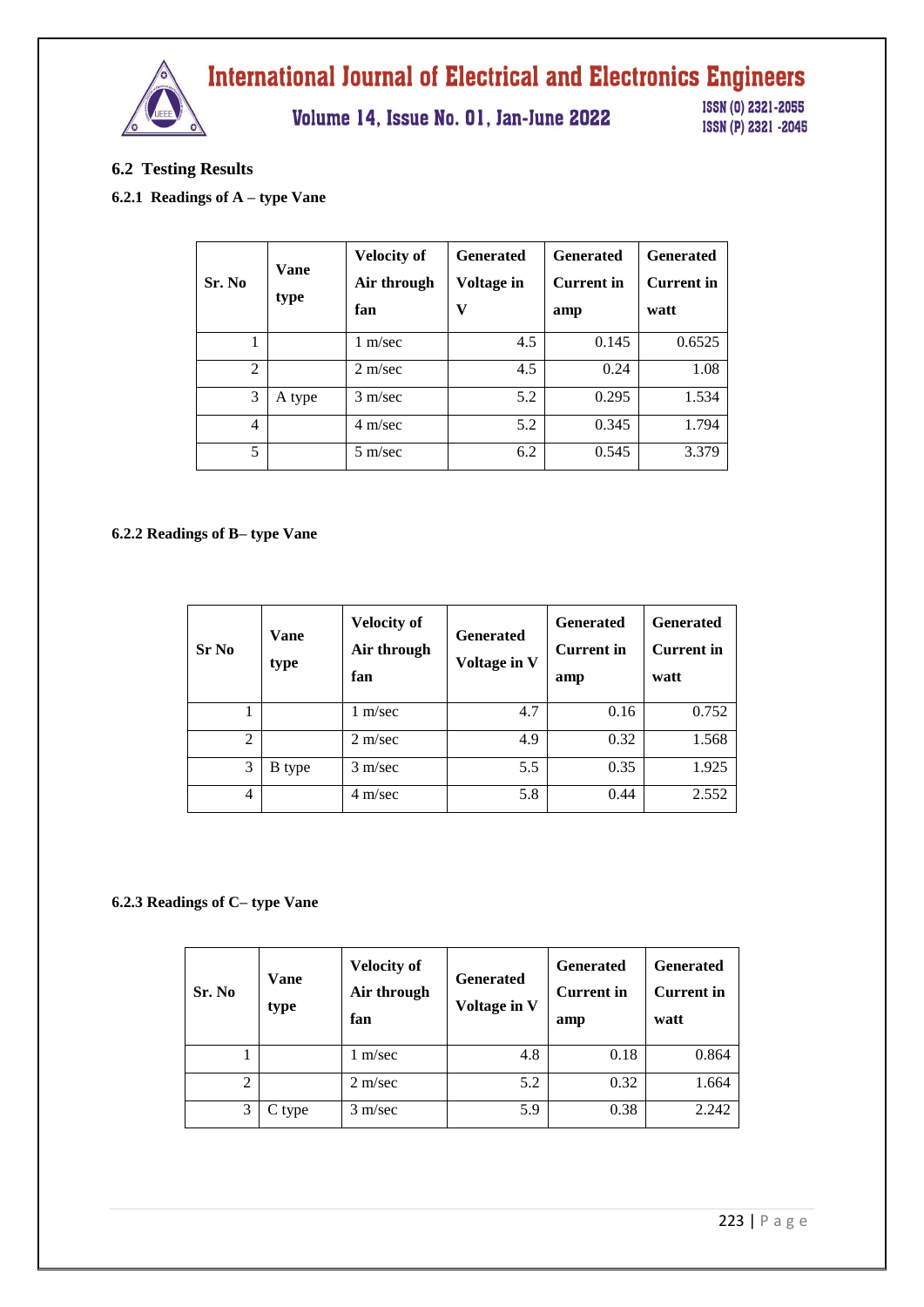

Volume 14, Issue No. 01, Jan-June 2022

ISSN (0) 2321-2055 ISSN (P) 2321 -2045

#### **6.2.4 Readings of of solar panel without solar tracking system**

| Sr No          | <b>Time</b> | Angle of<br>rotation in<br>degree | <b>Generated</b><br>Voltage in<br>V | <b>Generated</b><br><b>Current</b> in<br>amp | <b>Generated</b><br><b>Current</b> in<br>watt |
|----------------|-------------|-----------------------------------|-------------------------------------|----------------------------------------------|-----------------------------------------------|
| $\mathbf{1}$   | 9:00 AM     | 28                                | 4.8                                 | 0.9                                          | 4.32                                          |
| $\overline{2}$ | 10:00<br>AM | 28                                | 5.1                                 | 1.1                                          | 5.61                                          |
| 3              | 11:00<br>AM | 28                                | 5.5                                 | 1.24                                         | 6.82                                          |
| $\overline{4}$ | 11:30 PM    | 28                                | 6.2                                 | 1.28                                         | 7.936                                         |
| 5              | 12:00 PM    | 28                                | 6.5                                 | 1.35                                         | 8.775                                         |
| 6              | 12:30 PM    | 28                                | 6.8                                 | 1.6                                          | 10.88                                         |
| $\overline{7}$ | 1:00 PM     | 28                                | $\overline{7}$                      | 1.67                                         | 11.69                                         |
| 8              | 1:30 PM     | 28                                | 6                                   | 1.68                                         | 10.08                                         |
| $\overline{9}$ | 2:00 PM     | $\overline{28}$                   | $\overline{5.8}$                    | 1.68                                         | 9.744                                         |
| 10             | 2:30 PM     | 28                                | 5.8                                 | 1.67                                         | 9.686                                         |
| 11             | 3:00 PM     | 28                                | 5.7                                 | 1.56                                         | 8.892                                         |
| 12             | 3:30 PM     | 28                                | 5.6                                 | 1.46                                         | 8.176                                         |
| 13             | 4:00 PM     | 28                                | 5                                   | 1.35                                         | 6.75                                          |

#### **6.2.5 Readings of of solar panel without solar tracking system**

| Sr. No         | <b>Time</b> | Angle of<br>rotation in<br>degree | <b>Generated</b><br>Voltage in V | <b>Generated</b><br><b>Current</b> in<br>amp | <b>Generated</b><br><b>Current</b> in<br>watt |
|----------------|-------------|-----------------------------------|----------------------------------|----------------------------------------------|-----------------------------------------------|
| 1              | 9:00 AM     | 20                                | 5                                | 0.9                                          | 4.5                                           |
| $\overline{2}$ | 10:00 AM    | 30                                | 5.2                              | 1.1                                          | 5.72                                          |
| 3              | $11:00$ AM  | 40                                | 5.9                              | 1.24                                         | 7.316                                         |
| $\overline{4}$ | 11:30 PM    | 50                                | 6.2                              | 1.28                                         | 7.936                                         |
| 5              | 12:00 PM    | 60                                | 6.8                              | 1.35                                         | 9.18                                          |
| 6              | 12:30 PM    | 70                                | 6.8                              | 1.6                                          | 10.88                                         |
| 7              | 1:00 PM     | 80                                | 7                                | 1.67                                         | 11.69                                         |
| 8              | 1:30 PM     | 90                                | 7.8                              | 2.2                                          | 11.928                                        |
| 9              | 2:00 PM     | 100                               | 6.8                              | 1.68                                         | 11.424                                        |
| 10             | $2:30$ PM   | 110                               | 6.3                              | 1.67                                         | 10.521                                        |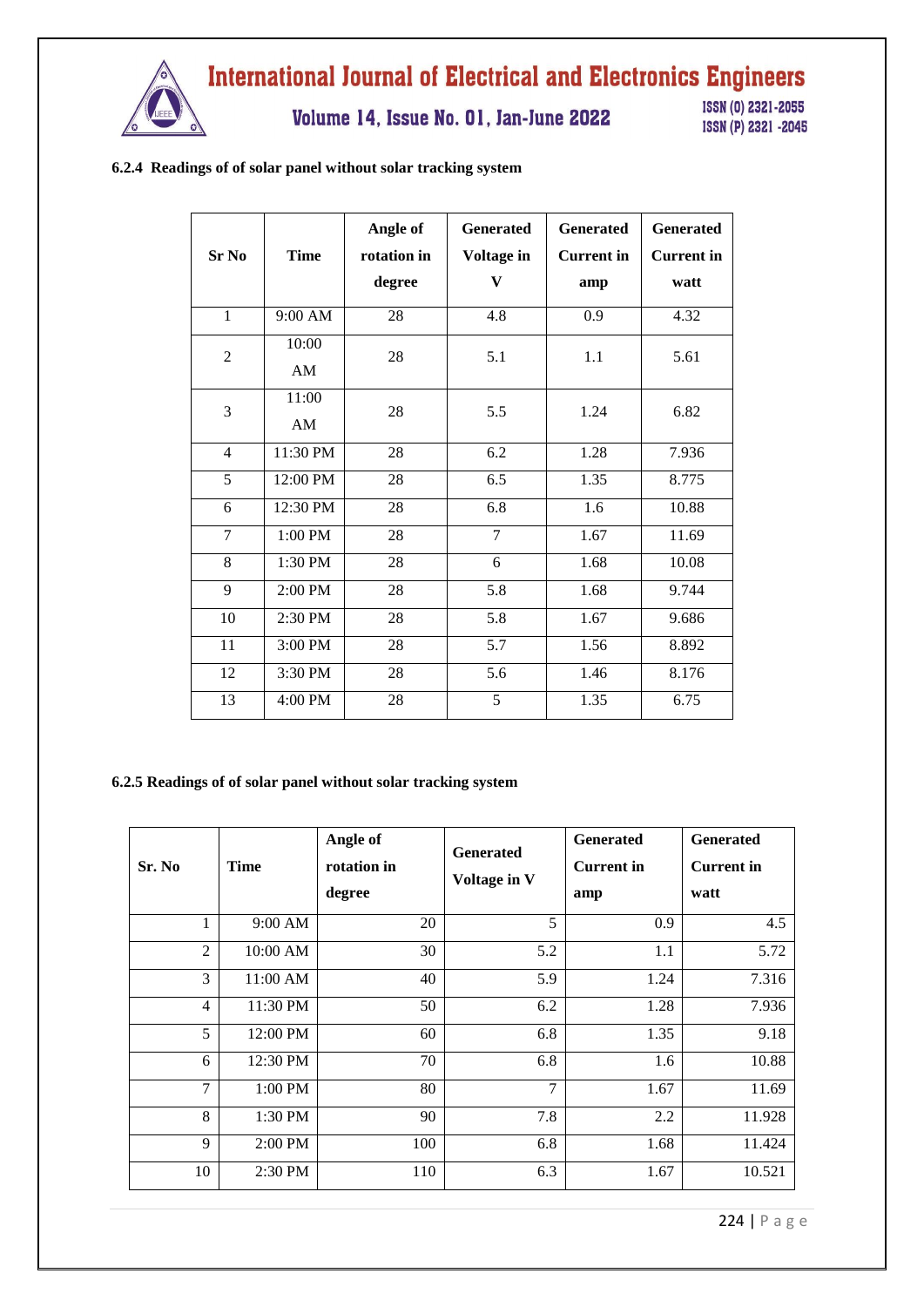

Volume 14, Issue No. 01, Jan-June 2022

ISSN (0) 2321-2055 ISSN (P) 2321 -2045

| 11 | 3:00 PM | 120 | 5.7 | 1.56 | 8.892 |
|----|---------|-----|-----|------|-------|
| 12 | 3:30 PM | 130 | 5.6 | 1.46 | 8.176 |
| 13 | 4:00 PM | 140 |     | 1.35 | 6.75  |
| 14 | 5:00 PM | 150 | 5.1 | 1.2  | 6.12  |
| 15 | 5:30 PM | 160 |     | 1.1  | 5.5   |

#### **6.3 Testing points and concluded points as below:-**

| Sr.            | <b>Points observed</b> | <b>Maximum</b>                 | <b>Maximum</b> | <b>Maximum</b> |
|----------------|------------------------|--------------------------------|----------------|----------------|
| N <sub>0</sub> |                        | Voltage in V<br>Current in amp |                | Power in watt  |
|                | Wind mill              |                                |                |                |
| $\mathbf{1}$   | Type A vane            | 6.2                            | 0.54           |                |
|                |                        |                                |                | 3.348          |
|                | Wind mill              |                                |                |                |
| $\overline{2}$ | Type B vane            | 6.5                            | 0.65           |                |
|                |                        |                                |                | 4.225          |
|                | Wind mill              |                                |                |                |
| 3              | Type C vane            | 6.8                            | 0.75           |                |
|                |                        |                                |                | 5.1            |
|                | Solar Panel :-         |                                |                |                |
| $\overline{4}$ | Without Solar          | 7                              | 1.68           |                |
|                | Tracking system        |                                |                | 11.76          |
|                | Solar Panel :-         |                                |                |                |
| 5              | With Solar             | 7.8                            | 2.2            |                |
|                | Tracking system        |                                |                | 17.16          |

#### **Remarks:-**

From above reading it is seen that the Type C vane and solar tracking solar panel is effective and generate maximum power than other set up.

#### **7. CONCLUSION**

At the end of this project the concluded remark is, The set up analysis of hybrid system is very useful for domestic electricity purpose.

The main outputs and conclusions remarks are as below;-

- 1. The developed model operates successfully and It meets the all parameters of test rig.
- 2. From above reading it is seen that the Type C vane and solar tracking solar panel is effective and generate maximum power than other set up.
- 3. Test time required minimized and standard procedure adopted for testing.
- 4. Chances of equipment failures are less.